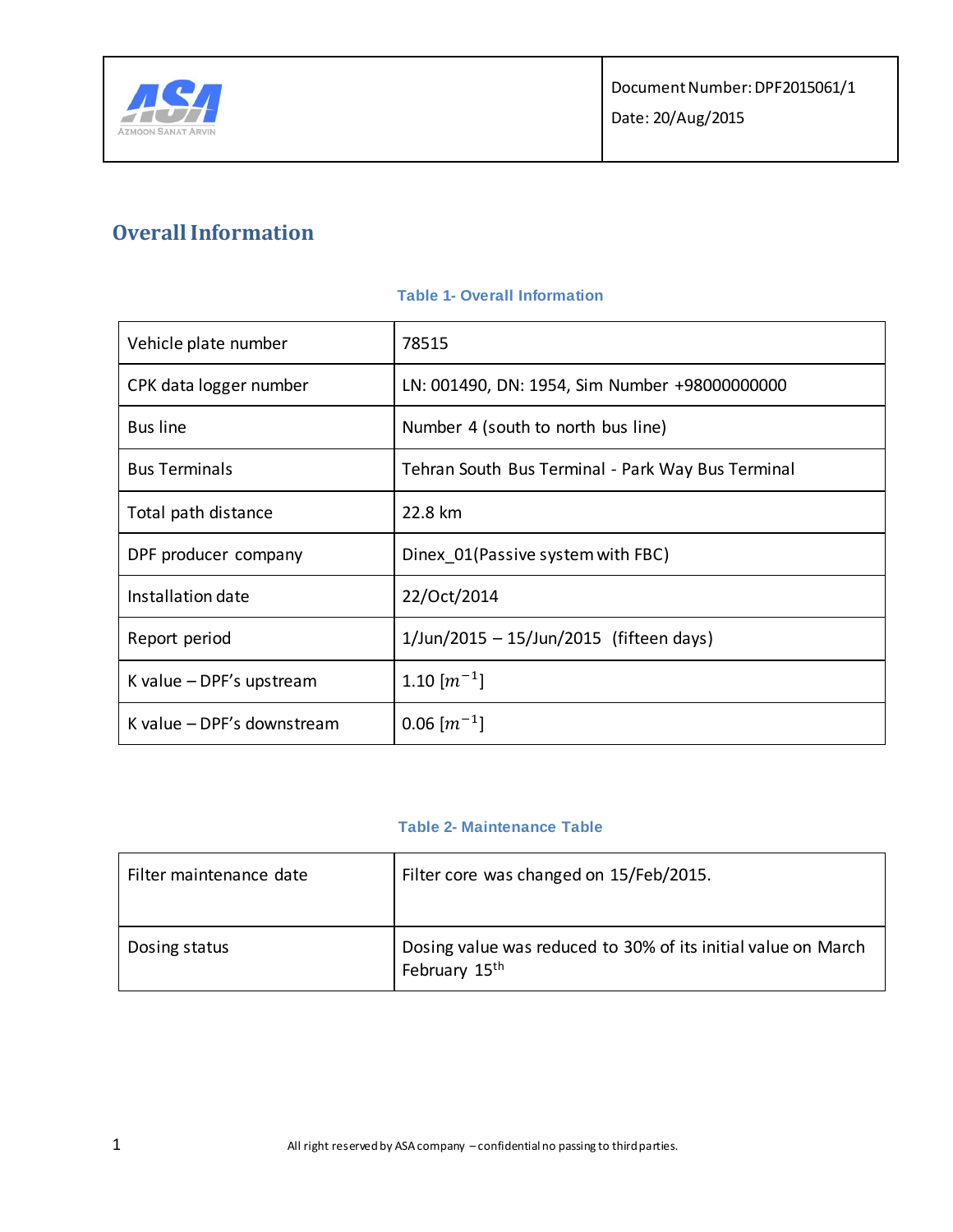

| Bus mileage (from DPF installation date)              | 33456                                      |
|-------------------------------------------------------|--------------------------------------------|
| Bus mileage over the period                           | 2450 km                                    |
| Working days over the period                          | 14 days                                    |
| Stop days                                             | 1 day                                      |
| Data logger working days                              | 14 days                                    |
| Working hours over the period                         | 195 hours, 25 minutes                      |
| Average working hours per a day (including stop days) | 13 hours, 2 minutes                        |
| Bus average speed                                     | 12.54 km/hr                                |
| Idle speed time to all working time ration            | 58%                                        |
| Total bus fuel consumption over the period            | 1691 lit                                   |
| Fuel consumption per hour                             | 8.6 lit/hr                                 |
| Average fuel consumption                              | 0.69 lit/km                                |
| Total bus additive consumption over the period        | 0.44 lit                                   |
| Average additive consumption                          | 0.180 cc/km                                |
| Additive consumption to fuel ration                   | 260 cc per 1000 lit<br>(continuous dosing) |

### **Table 3- Fuel and Additive Consumption Information**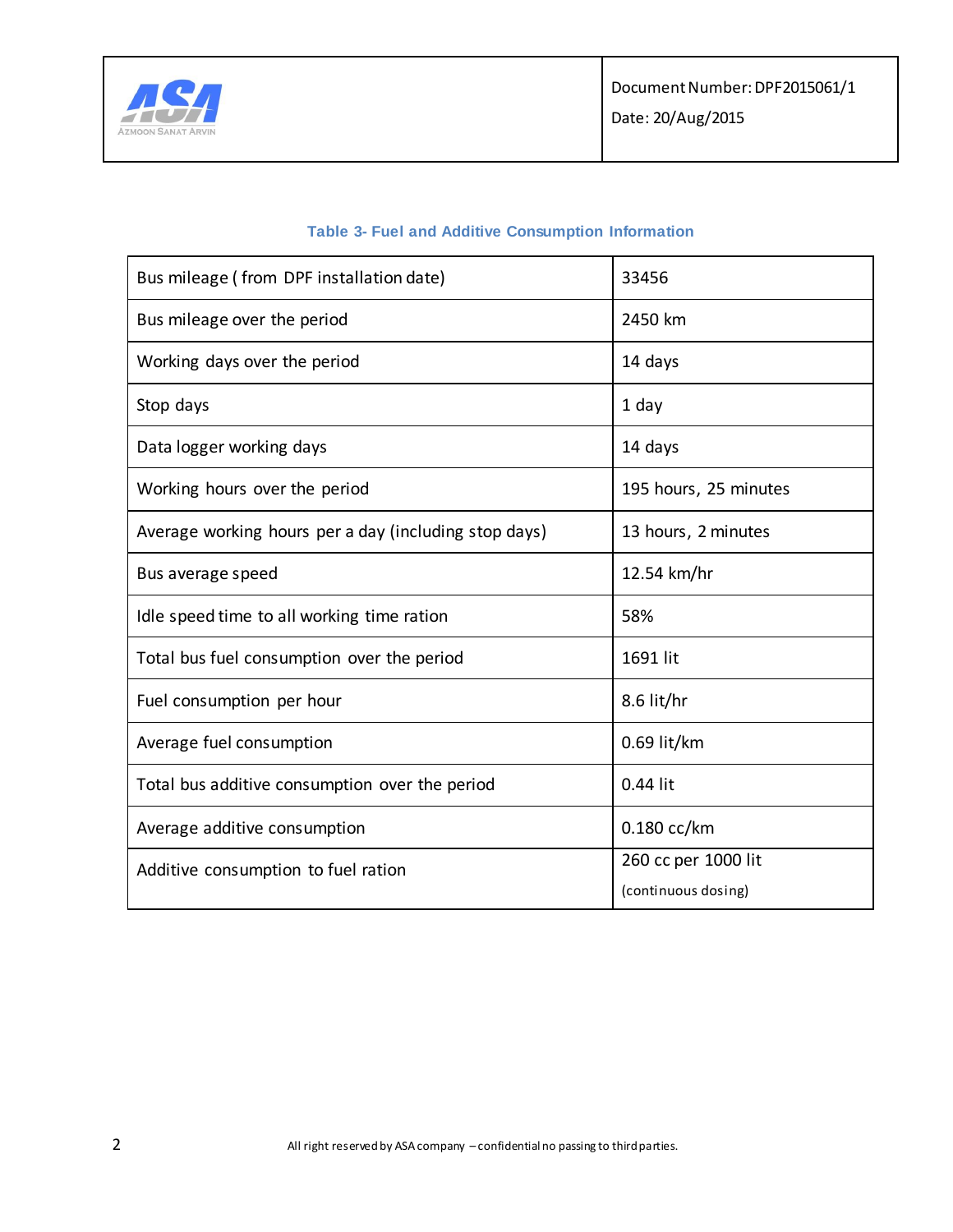

Date: 20/Aug/2015



## **Temperature, Pressure and Engine Speed Overview**

**Figure 1- Pressure distribution over the working hours**

<span id="page-2-0"></span>

**Figure 2-Temperature<sup>1</sup> distribution over the working hours**

<span id="page-2-1"></span> $\ddot{\phantom{a}}$ 

<sup>1</sup> - Flow temperature (DPF's upstream)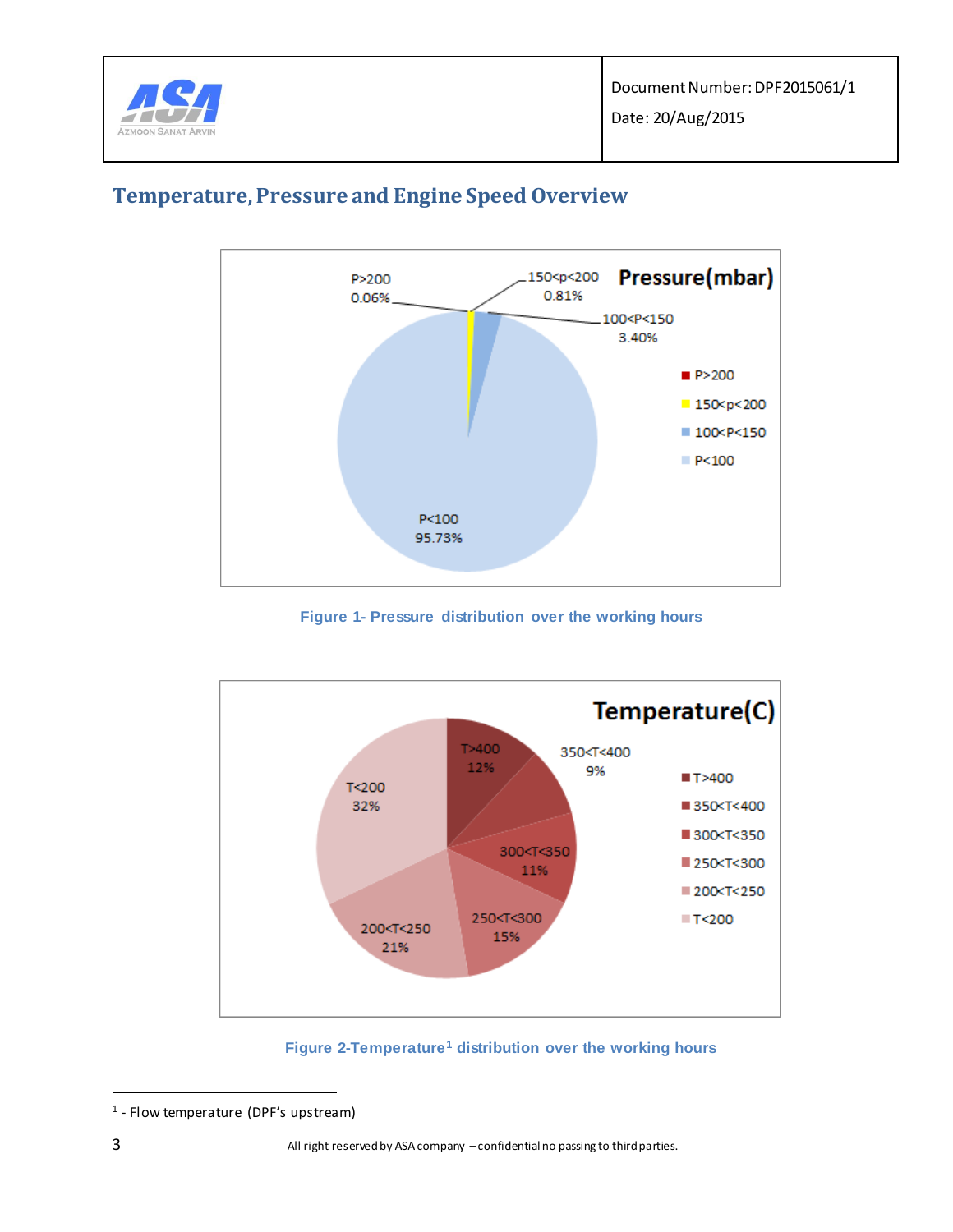



### **Figure 3- Engine speed distribution over the working hours**

Notice: with using bus cooler system, idle rpm increase compare with working times without using ventilation system. So during hot months of year 800 rpm is considered as upper limit for idle engine speed.

### **Table 4- Mean values**

| הו<br>Mean temperature <sup>2</sup> | Mean pressure(mbar) | Mean engine speed(rpm) |
|-------------------------------------|---------------------|------------------------|
|                                     | 21.04               | 865                    |

### **Table 5- Mean values without idling**

| Mean temperature(C) | Mean pressure(mbar) | Mean engine speed(rpm) |
|---------------------|---------------------|------------------------|
|                     | 44.46               |                        |

### **Table 6- Max-min values**

| Max-min temperature(C) | Max-min pressure(mbar) | Max-min engine speed(rpm) |
|------------------------|------------------------|---------------------------|
| 566-50                 | 237 C                  | 2464-3                    |

 $\ddot{\phantom{a}}$ 

<sup>&</sup>lt;sup>2</sup>- Flow temperature (DPF's upstream)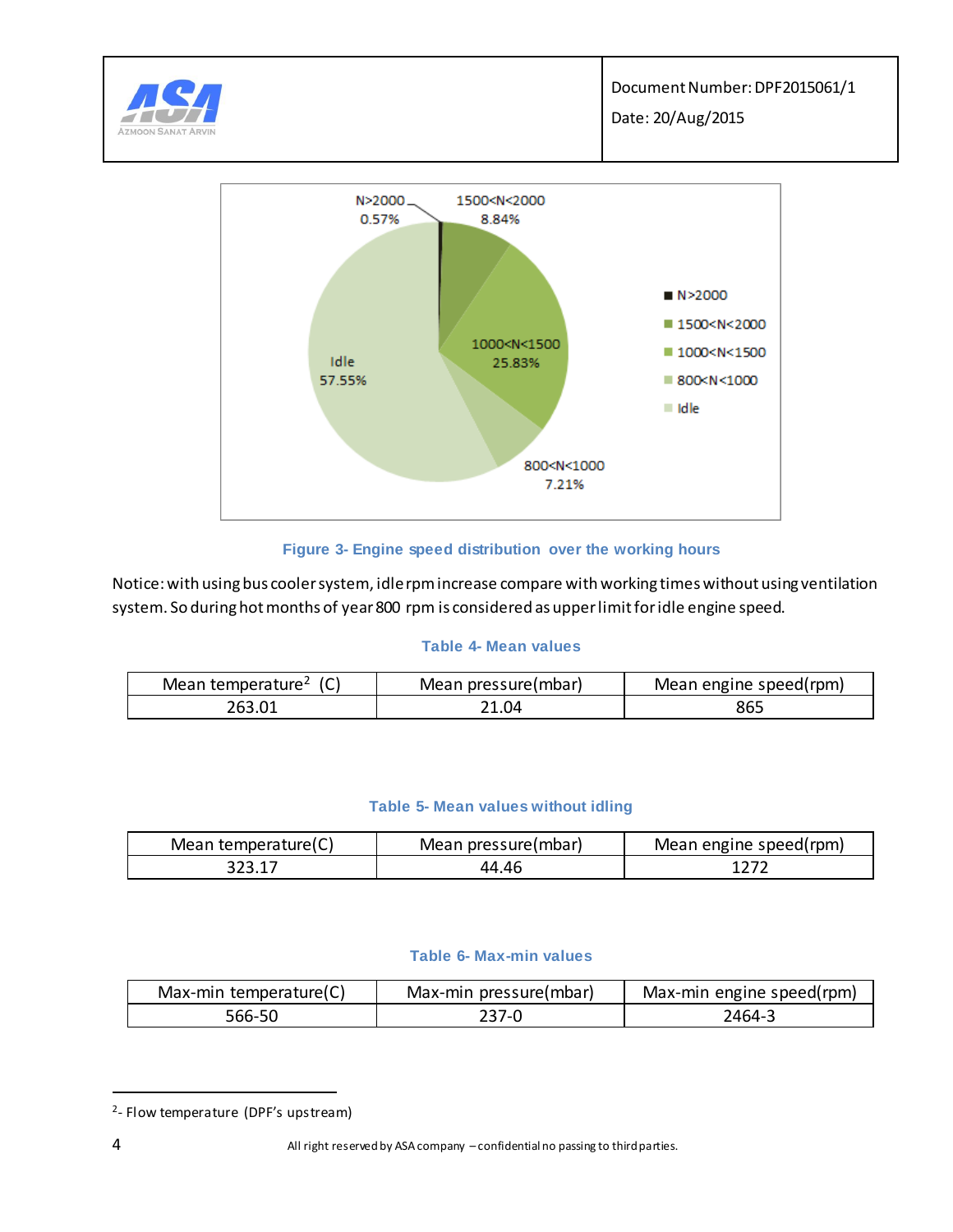

# **Detailed Pressure Analysis**



### **Figure 4- Pressure distribution over the fifteen days**



### **Figure 5- Pressure vs. working hours**

Notice: backpressure distribution was shown into two diagrams. As obvious in figure 5, stop-working periods were eliminated and pressure was displayed along working hours.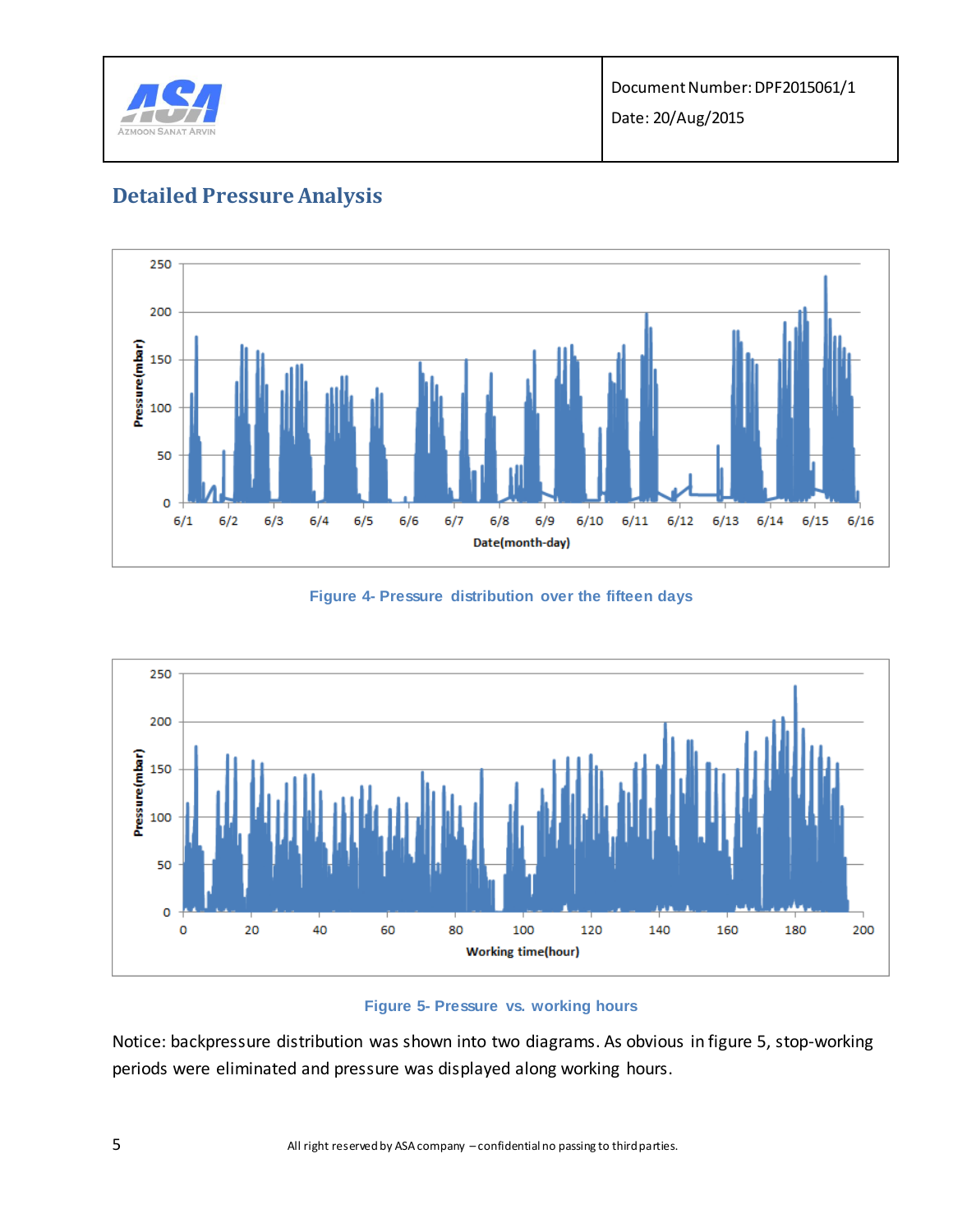

# **Detailed Temperature Analysis**



**Figure 6- Temperature distribution over the fifteen days**



**Figure 7- Temperature distribution over the fifteen days**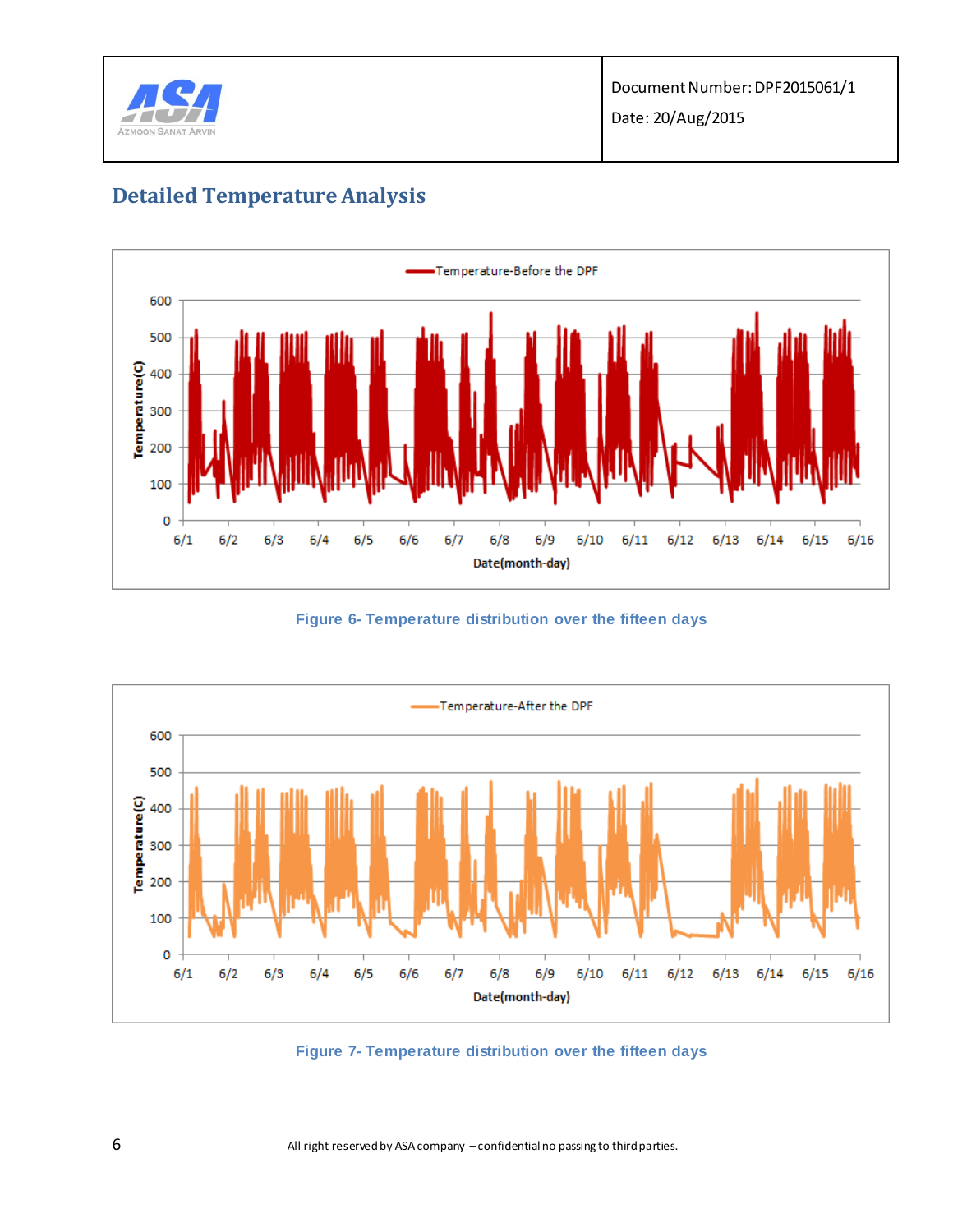



**Figure 8- Temperature vs. working hours** 



**Figure 9- Temperature vs. working hours**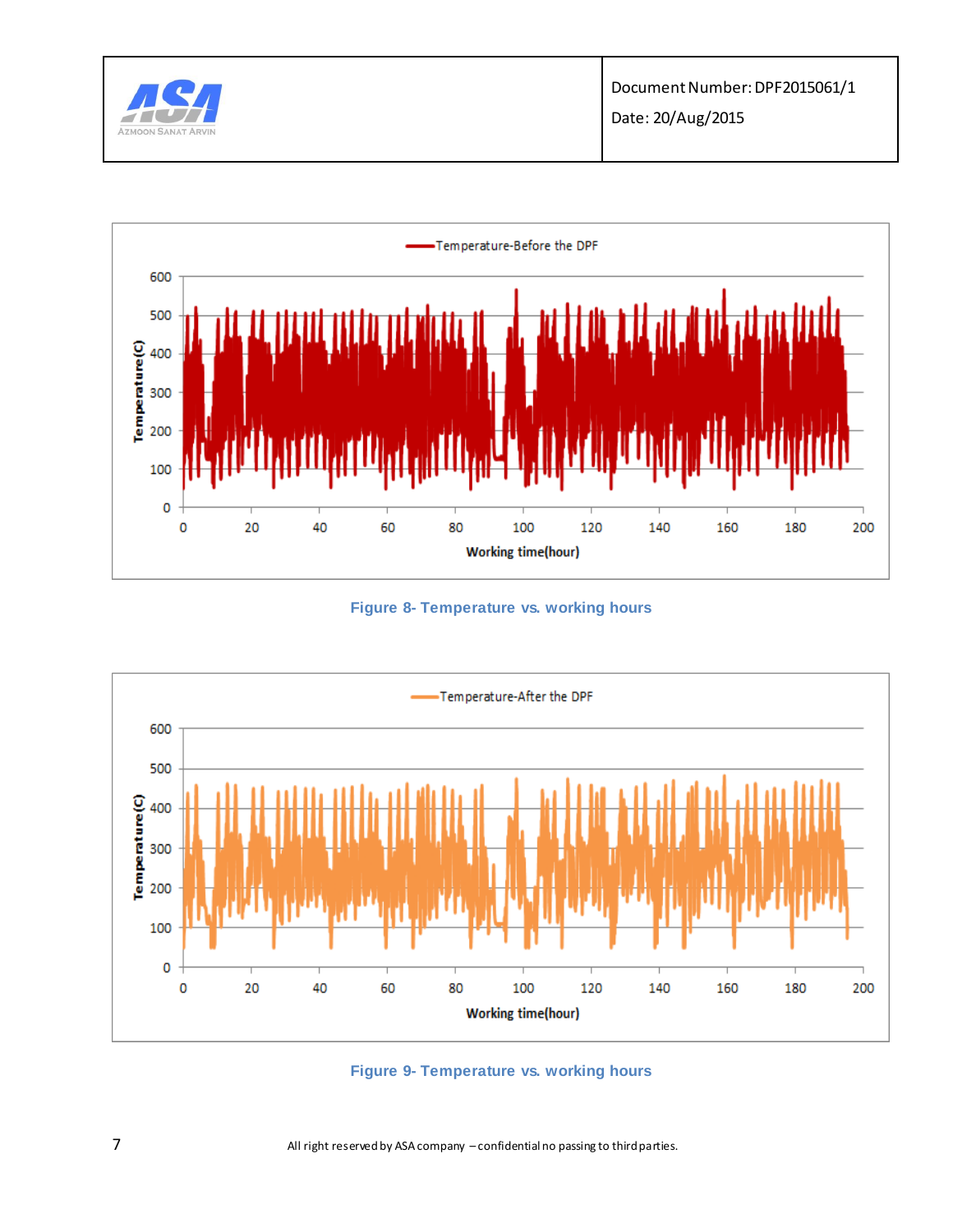



# **Engine Speed Diagrams**

**Figure 10- Engine speed distribution over the fifteen days** 



**Figure 11- Engine speed diagram for calculating CPK's working days**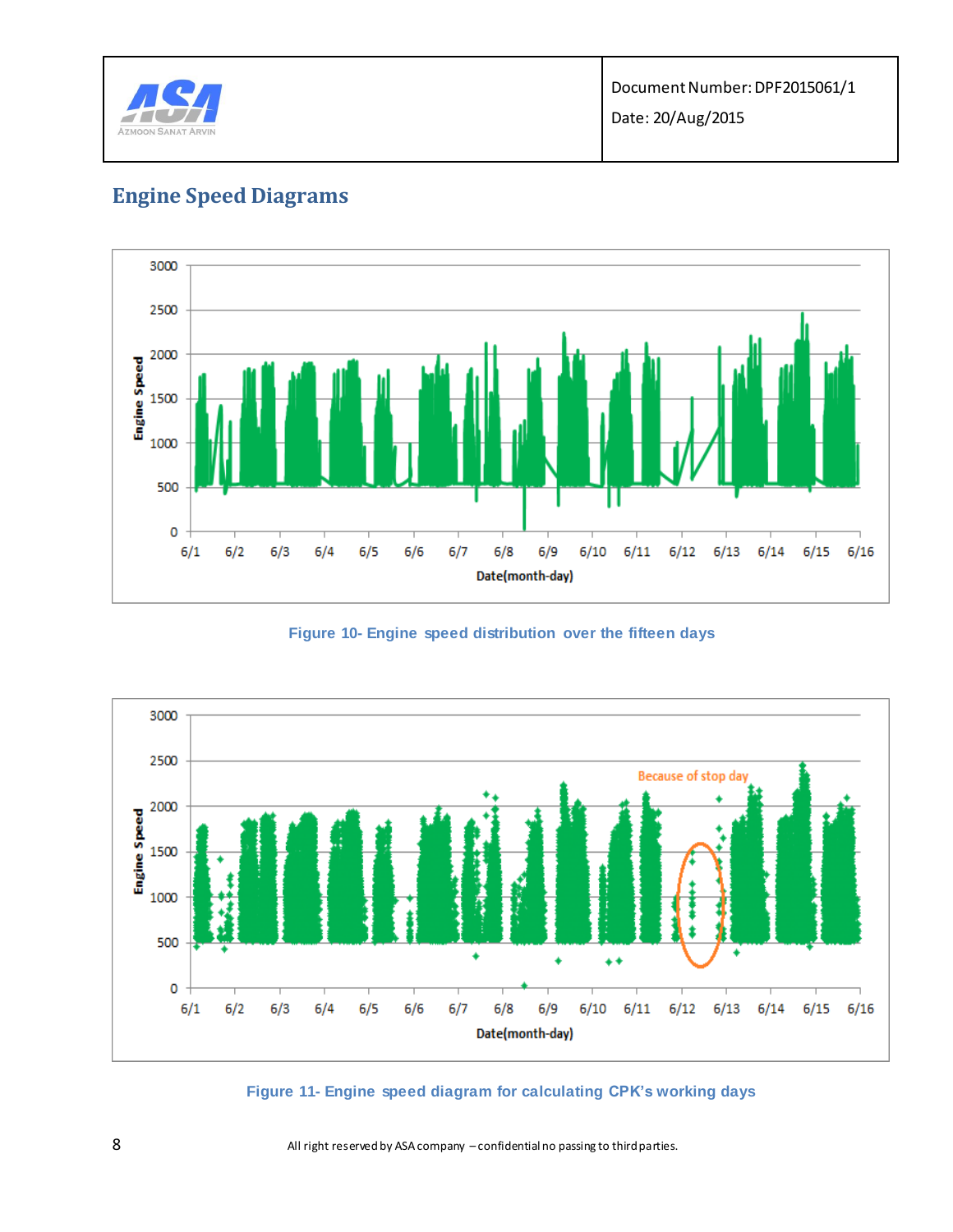

**Figure 12- Time diagram for calculating CPK's working days**

Notice: Data logger sampling time can be calculated from Figure 12. The lines parallel with Date axis show days without CPK's (data logger) data.

### **Pressure-Engine Speed diagrams**



**Figure 13- Pressure against engine speed** 

Notice: Red alarm (pressure>200 mbar) and yellow alarm (200>pressure>150) ranges were indicated in figure 13.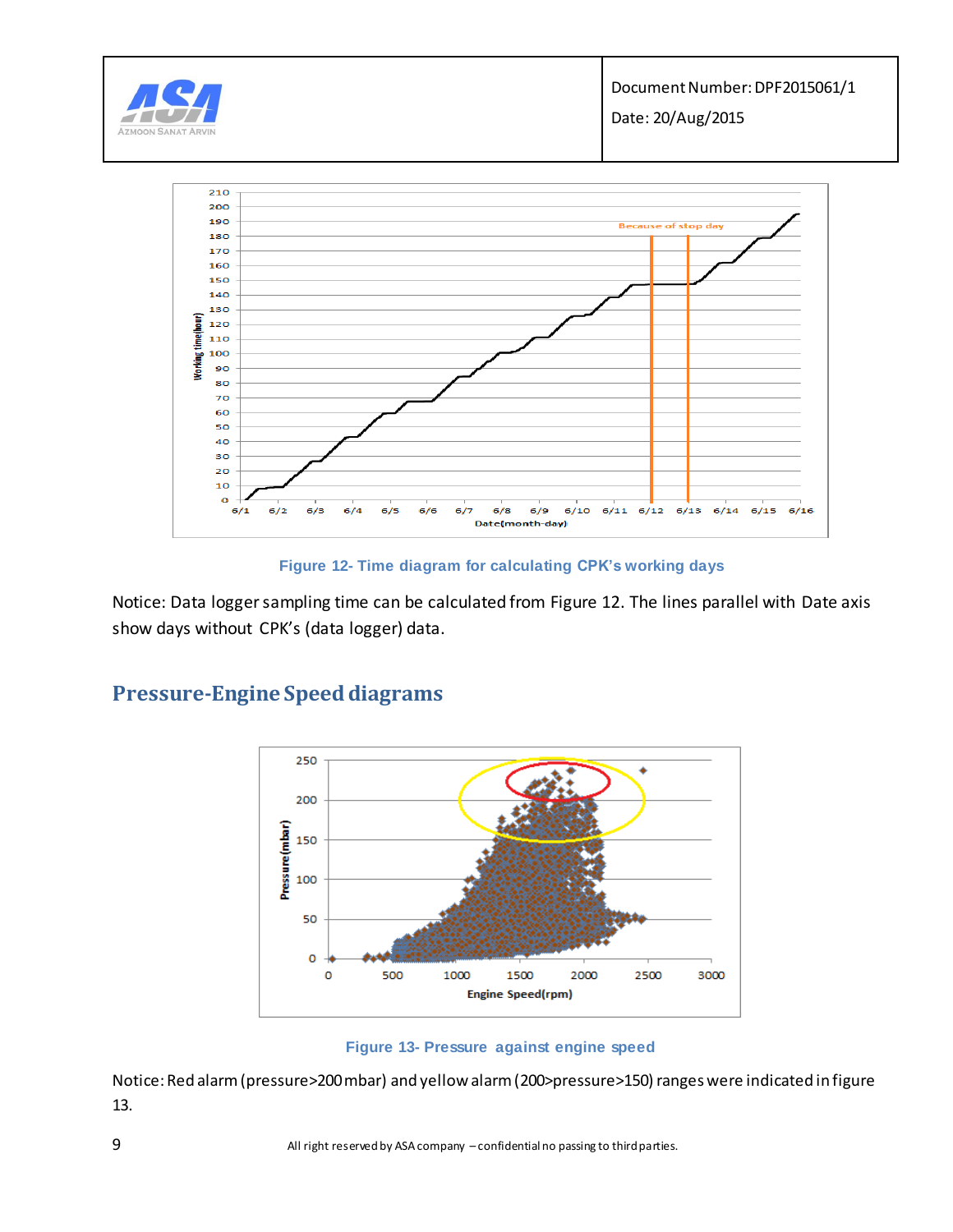



**Figure 14- P, N distribution vs. working hours**

### **Temperature-Engine Speed Diagram**





10 All right reserved by ASA company – confidential no passing to third parties.